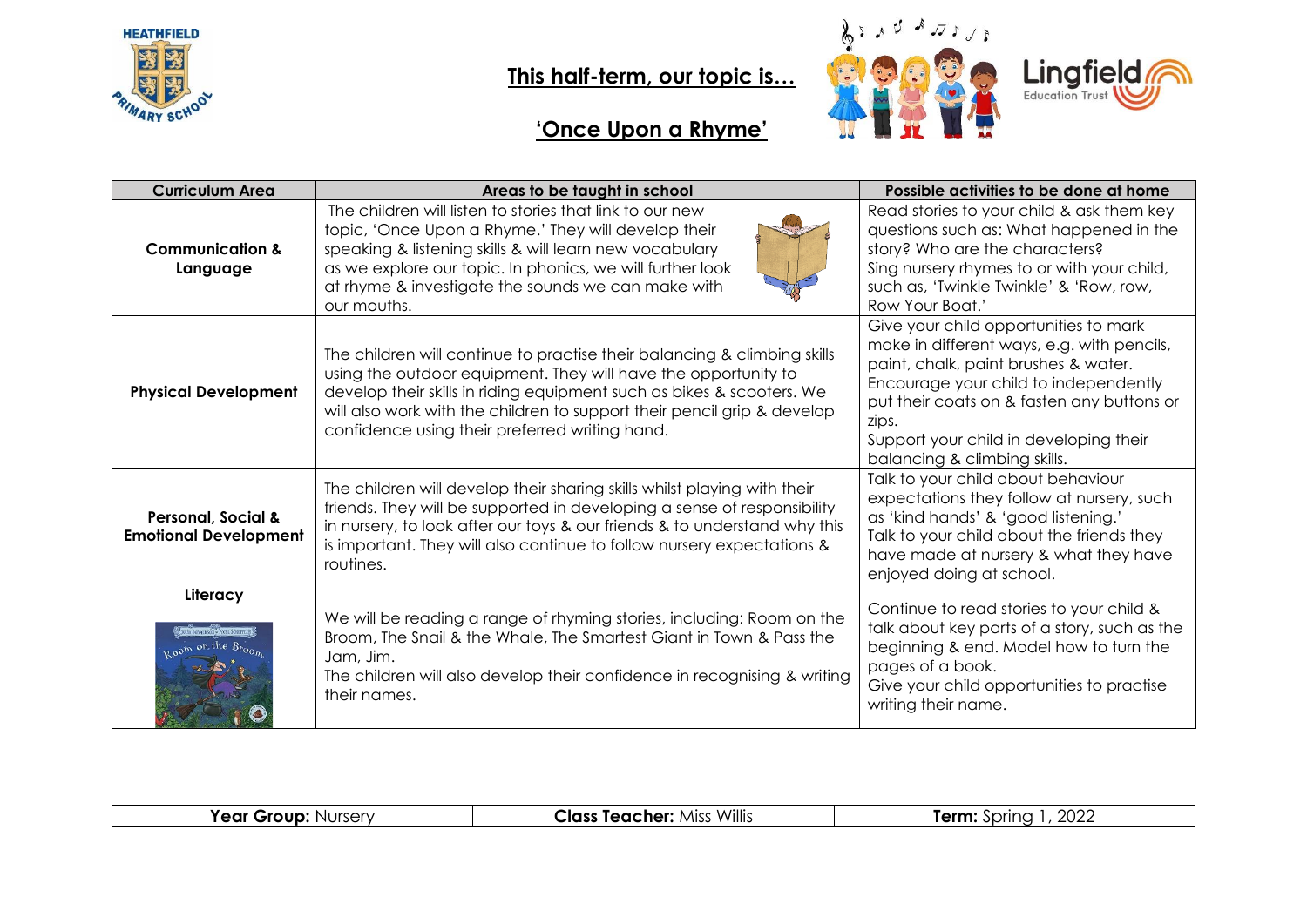



### **This half-term, our topic is…**



#### **'Once Upon a Rhyme'**

| <b>Mathematics</b>                  | This half-term, the children will be learning about patterns, such<br>as stripes & spots. They will look at identifying pattern around<br>them. The children will continue to develop their counting skills<br>& further their knowledge of linking numerals to amounts. They<br>will also investigate position & learn new vocabulary, such as<br>'under' & 'in front of.' | Support your child in counting objects<br>around the home & use new positional<br>vocabulary to explain the location of<br>objects.<br>Talk to your child about what patterns<br>they can see around them.                                  |
|-------------------------------------|-----------------------------------------------------------------------------------------------------------------------------------------------------------------------------------------------------------------------------------------------------------------------------------------------------------------------------------------------------------------------------|---------------------------------------------------------------------------------------------------------------------------------------------------------------------------------------------------------------------------------------------|
| <b>Understanding the World</b>      | The children will be learning about a range of materials & will explore<br>different textures & material changes. The children will also take part<br>in planting seeds & caring for plants as they grow.<br>They will continue to explore differences between themselves & their<br>class friends.                                                                         | Give your child opportunities to explore<br>different materials & talk about how they<br>look & feel.<br>Discuss with your child the plants they can<br>see around them.                                                                    |
| <b>Expressive Arts &amp; Design</b> | The children will develop their gross & fine motor skills as they<br>complete a range of art activities linked to our new topic. They will<br>use a range of resources to create a Humpty Dumpty & an Incy<br>Wincy Spider's web. The children will also develop their brush skills by<br>painting other creations linked to nursery rhymes.                                | Discuss colour names & give your child<br>opportunities to explore colour mixing.<br>Complete art activities at home, such as:<br>Creating paper plate faces;<br>Making an Incy Wincy Spider;<br>Building a bus using a range of materials. |

| <b>Year Group: Nurserv</b> | <b>Class Teacher: Miss Willis</b> | 2022<br>Term:<br>spring |
|----------------------------|-----------------------------------|-------------------------|
|                            |                                   |                         |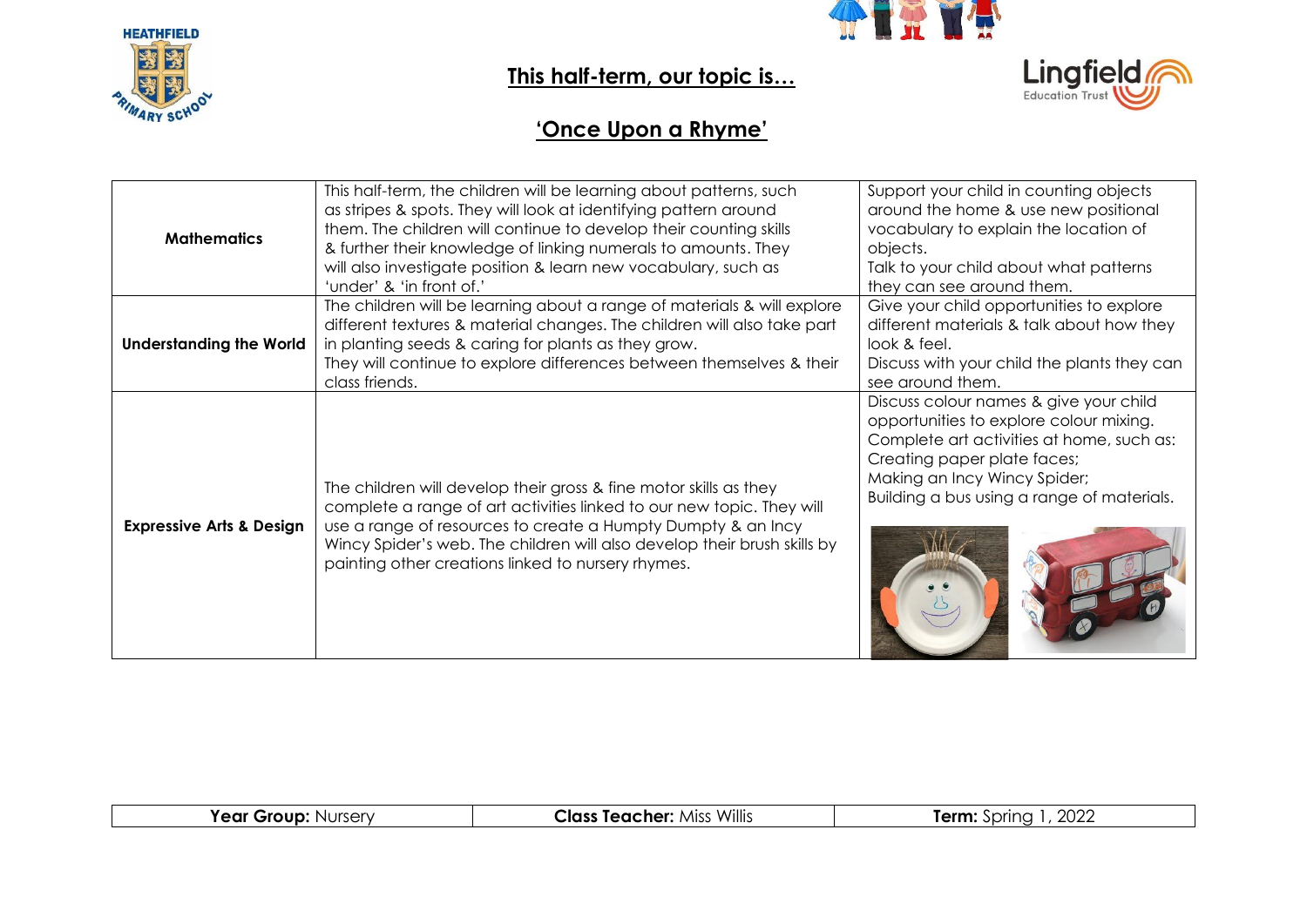

### **This half-term, our topic is…**





#### **Animal Antics**

| <b>Curriculum Area</b>                                                 | Areas to be taught in school                                                                                                                                                                                                                                                                                                                                                                               | Possible activities to be done at home                                                                                                                                                                                                                                                      |
|------------------------------------------------------------------------|------------------------------------------------------------------------------------------------------------------------------------------------------------------------------------------------------------------------------------------------------------------------------------------------------------------------------------------------------------------------------------------------------------|---------------------------------------------------------------------------------------------------------------------------------------------------------------------------------------------------------------------------------------------------------------------------------------------|
| <b>Communication &amp;</b><br>Language                                 | The children will be developing their communication<br>skills and vocabulary as we reads stories related to our<br>topic 'Animal Antics'. In phonics, we will continue to<br>develop our rhyming skills and begin to verbally blend<br>and segment (split) words.                                                                                                                                          | Read stories to your child & ask questions such<br>as: Why do you think that happened? What do<br>you think will happen next?<br>Encourage your child to re-tell and act out<br>stories.<br>Sing animal nursery rhymes with your child such<br>as, 'Old McDonald' and 'Down in the Jungle'. |
| <b>Physical Development</b>                                            | The children will be developing their fine motor skills as they begin to feel<br>comfortable using a pencil grip in their preferred writing hand.<br>We will be working with the children to develop their confidence in<br>using the outdoor equipment such as bikes, balls and stairs.<br>The children will be developing both their fine and gross motor skills as<br>we experiment in the mud kitchen. | Continue to give your child opportunities to<br>mark-make with pencils, paint and chalk.<br>Encourage your child to independently zip their<br>coats up and take their shoes on and off.<br>Support your child in developing their ball skills<br>such as kicking, throwing and catching.   |
| <b>Personal, Social &amp;</b><br><b>Emotional Development</b>          | The children will continue to develop their sharing skills as they play with<br>their friends in Nursery. They will develop their sense of responsibility in as<br>they look after their toys and understand how they can make others<br>feel. The children will be encouraged to talk about their feelings with<br>vocabulary such as, 'happy' 'sad' and 'angry'.                                         | Talk to your child about how they feel and why<br>they feel this way. Ask 'What makes you feel<br>happy?'<br>Continue to encourage your child to follow<br>expectations they follow at nursery such as,<br>'Kind hands' and 'Good listening'.                                               |
| Literacy                                                               |                                                                                                                                                                                                                                                                                                                                                                                                            |                                                                                                                                                                                                                                                                                             |
| We're Going on a Bear Hunt<br>Michael Rosen (<br><b>Helen</b> Oxenbury | We will be reading a range of stories related to our topic including,<br>'We're Going on a Bear Hunt', 'Dear Zoo', 'Dinosaur Roar' and 'What<br>the Ladybird Heard'.<br>The children will also continue to develop their skills in recognising and<br>writing their names.                                                                                                                                 | Continue to read stories to your child and<br>model how to read a story through turning<br>pages and where to start a story.<br>Encourage your child to practise writing their<br>name.                                                                                                     |

|  | <b>Year Group: Nursery</b> | <b>Class Teacher: Miss Willis</b> | റററ<br>ferm <sup>.</sup><br>Sprina .<br>∠∪∠∠<br>. |
|--|----------------------------|-----------------------------------|---------------------------------------------------|
|--|----------------------------|-----------------------------------|---------------------------------------------------|